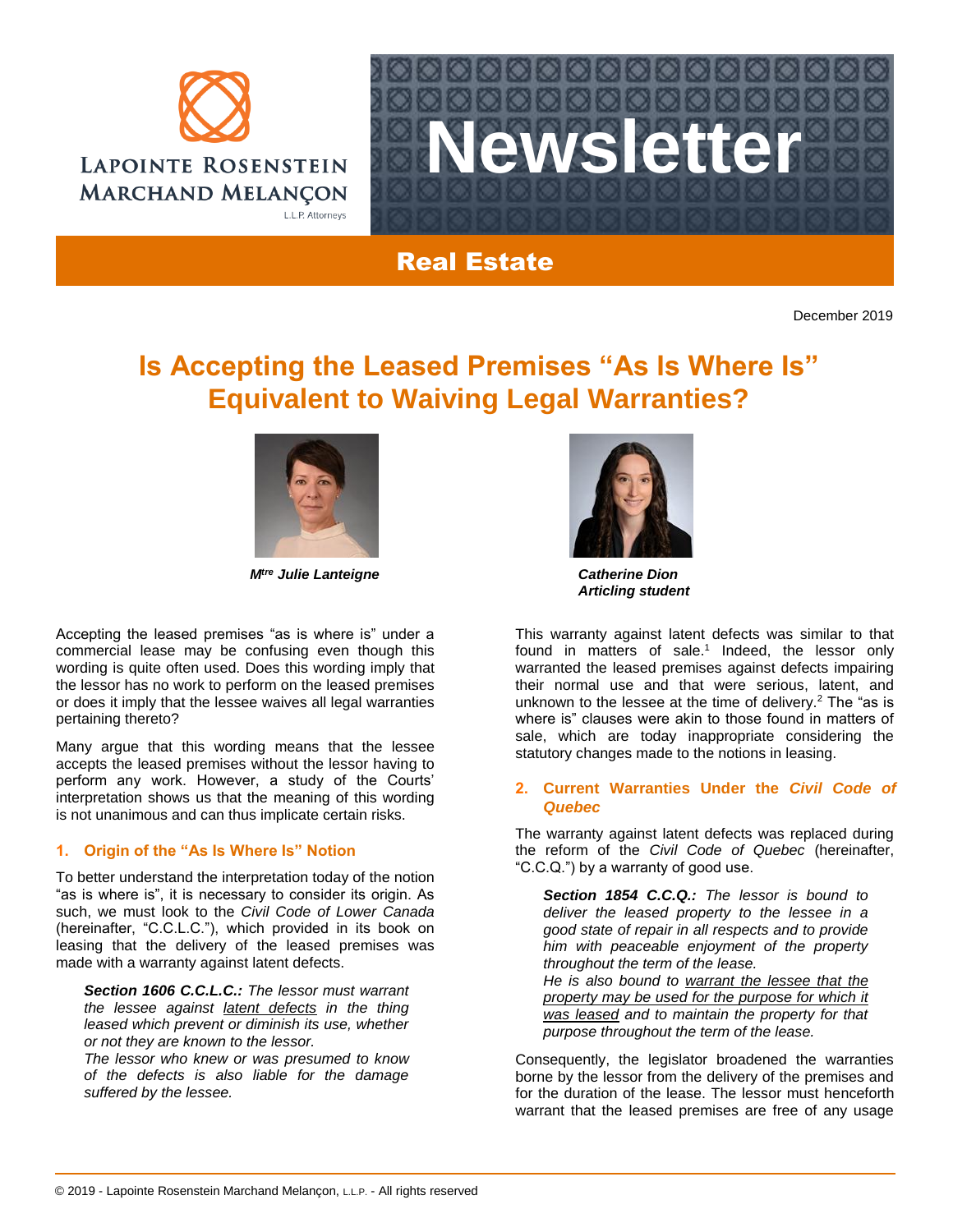defects, i.e. they can be used for the purpose for which they were leased.<sup>3</sup>

This warranty by the lessor is an obligation of result, which means that the lessor may only be exempted by raising a third party's fault or a superior force, which entails circumstances absolutely out of the lessor's control.<sup>4</sup> Furthermore, the lessor's liability shall be incurred regardless of whether the usage defects are visible or latent.<sup>5</sup>

A good example of the application of this interpretation of section 1854 C.C.Q. is evident in the decision by the Court of Appeal in *Corporation Quad inc.* v. *Groupe immobilier Borex*. In this industrial leasing case, the lessee took a recourse action against the lessor for reimbursement of costs incurred for the repair of the roof through which water was leaking inside the leased space. The Court refused to address the question whether such defect was latent or not, the facts showing that the lessee was deprived of the good use of the premises as stated in the lease. Therefore, the lessor had the obligation to execute the necessary repair work in order to maintain the good use of the leased space whether or not the defect causing the leak was apparent or hidden.<sup>6</sup>

#### **3. Waiving the Good Use Warranty**

The case law, including the above *Corporation Quad*, states that section 1854 C.C.Q. is not a rule of public order; a lessee can waive the good use warranty.<sup>7</sup>

To be valid in law, a waiver must be non-equivocal. It may nonetheless be valid if made in an express or implicit manner.<sup>8</sup>

In light of these principles, we must question whether an "as is where is" acceptance clause of the leased premises is sufficient to put aside the good use warranty provided by section 1854 C.C.Q. Such clauses are common in leases, but to extend beyond than an acceptance "as is where is", it must be possible from reading the lease to determine whether the lessee waives the good use warranty upon delivery and for the term of the lease or if the lessee solely accepts the leased premises at delivery without the lessor performing any additional work.

### **4. Interpretation of "As Is Where Is" Clauses**

In general, leasing "as is where is" is understood as an exemption clause from legal warranties. However, the case law interpretation has often limited this exemption to protect the lessee based on different motives. Some Courts concluded that they were style clauses having to be interpreted restrictively; others stated that they should be interpreted in favour of the party whose rights had been limited, i.e. the lessee. Others also concluded that, under such clauses, the lessee waived the warranty for visible defects, but not that for latent ones.<sup>9</sup>

Therefore, to ensure that an interpretation by the Courts would be in accordance with the parties' intention, it is in the parties' interest to specify what is understood when the expression "to lease 'as is where is'" is used in their lease.

For example, a clause providing that the leased premises are taken "'as is where is' without any legal or conventional warranties from the Lessor" was recently interpreted by the Superior Court as valid and exempting.<sup>10</sup> In this case, the leased space was not in compliance with fire safety standards applicable to the purpose for which the lessee intended to use it. For that reason, the lessee petitioned the Court to resiliate the lease, which the Court refused because of the lessee's waiver of the good use warranty. The lessee was thus forced to pay its monthly rent until the end of the lease pursuant to an injunction issued by the lessor.<sup>11</sup>

#### **5. Limits to a Waiver**

Nonetheless, the lessor cannot be contractually exempted from all liability. Section 1474 C.C.Q. provides that no person may limit his or her liability caused by an intentional or gross fault, which shows gross recklessness, gross carelessness or gross negligence.<sup>12</sup> In addition, it provides that a person may not in any way exclude his or her liability for a bodily or moral injury caused to another.

Author Pierre-Gabriel Jobin describes another limit to an exemption clause according to which "an exemption clause is inoperative when it would have the effect of depriving the lessee of any enjoyment and leaving it without recourse".<sup>13</sup> In contract law, an exemption clause should not deprive a contract of its essential effect.<sup>14</sup>

This principle has the effect of avoiding a situation where the lessee would be deprived of the good use of the leased property which is the very essence of the leasing contract as well as of any recourse to remedy same. It is indeed what the Court of Appeal concluded in an equipment rental case where the lessee lost the use of a rented tractor which had burned due to an electrical defect. Notwithstanding the lessee's waiver of section 1854 C.C.Q. and the fact that it had consented to the lessor's full exemption, the Court concluded that the waiver had no effect in the circumstances. The lessor's obligation to ensure the good use of the leased property remained and the lessee could resort to the exception for nonperformance by ceasing to pay its rent.<sup>15</sup>

#### **6. Advice for the Lessor**

For the lessor seeking to be exempted from expenses pertaining the good use warranty, it may be suitable to have the lease expressly stipulate that the lessee waives its rights under section 1854 C.C.Q. or to legal warranties, including that of good use.